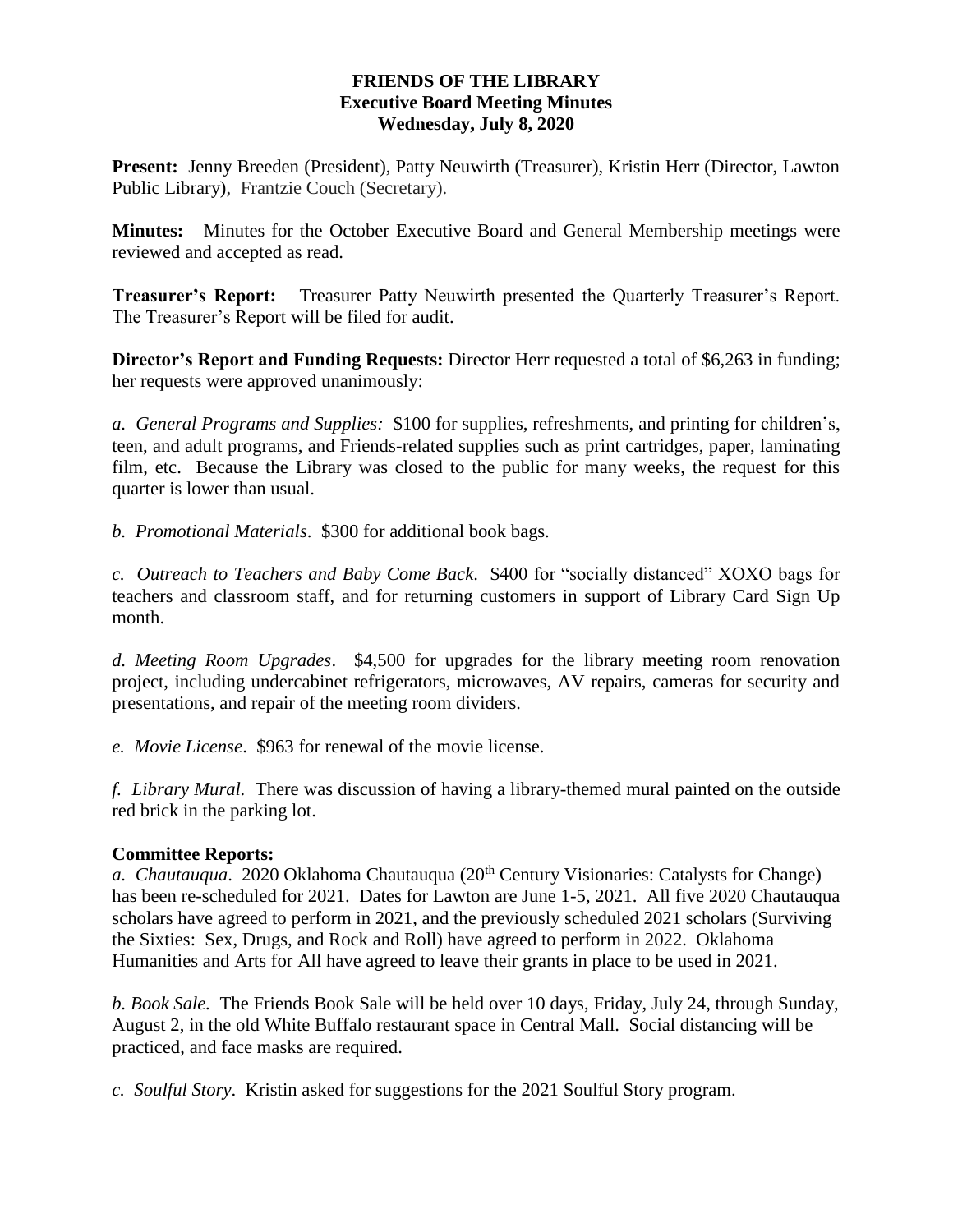## **Old Business:**

*a. StoryWalk®.* Story Walk is in place in Elmer Thomas Park on the walking trail. Kristin plans to apply for two more StoryWalk grants for other locations in Lawton.

*b. Amnesty*. Fines/fees will be waived to mark completion of the library renovation program and Baby Come Back/National Library Card Sign-Up Month.

#### **New Business:**

*a. Lawton Community Foundation Grant Request.* Kristin has submitted a grant request for the Digital Memory Center.

*b. Adult Literacy*. Kristin discussed plans to gather community stakeholders for a round table conference on coordinating library Adult Literacy programs with other existing literacy programs in Lawton.

*c. Jacob's Corner Memorial*. Kristin discussed the request of a library patron to donate funds for a reading corner in memory of her son Jacob, who died earlier this year.

#### **Upcoming Events:**

*a. Speakers for Friends Meetings.* Vice-president Karen Flowers will arrange for a speaker for the October meeting. Dr. Ed Legako will speak about the Lawton Farmer's Market at the July meeting.

*b. Friends Executive Board Meeting.* The next Executive Board meeting will be held prior to the October 26 General Membership meeting.

President Breeden determined that there was no more business to be conducted. The meeting was adjourned.

Respectfully submitted, Frantzie Couch, Secretary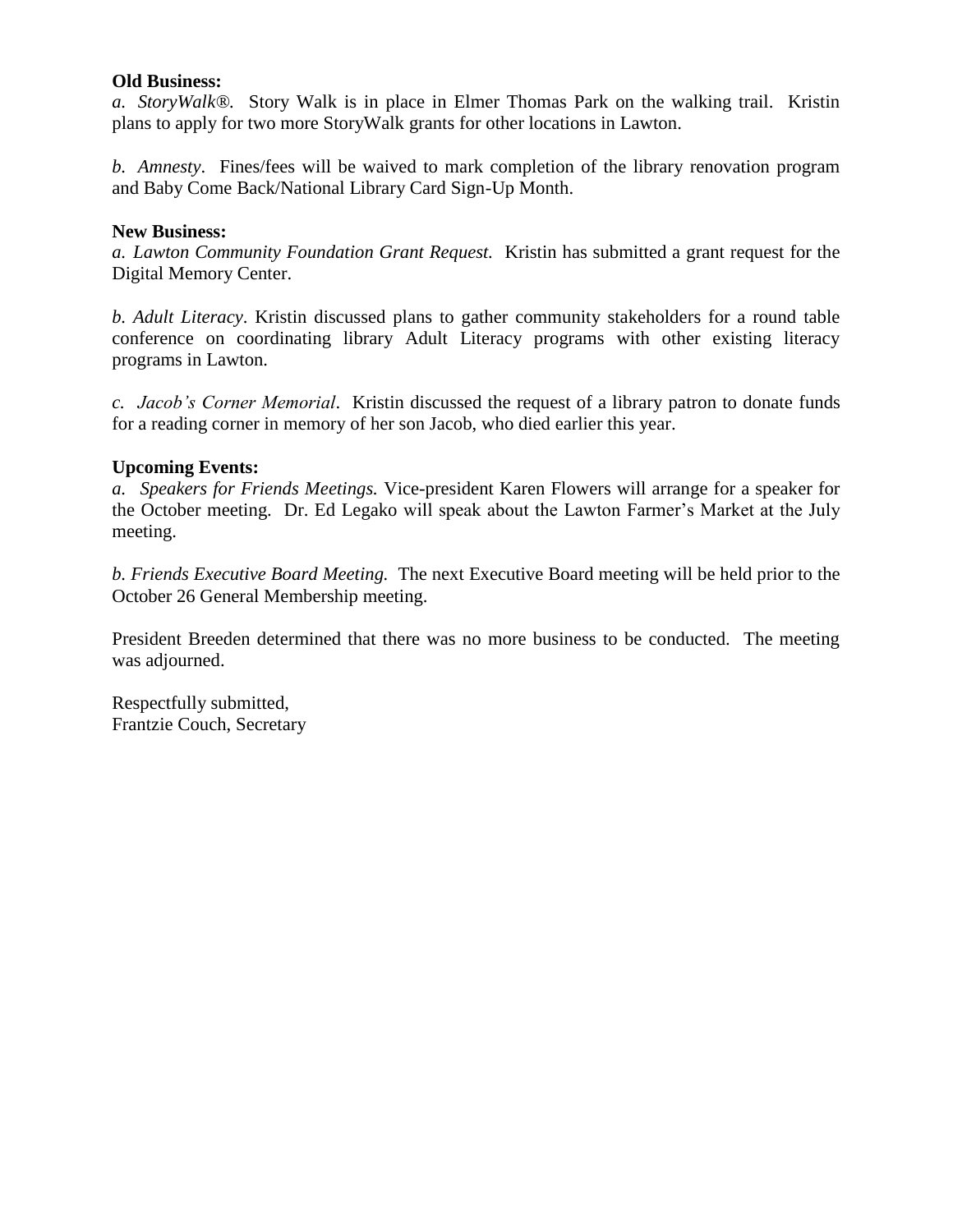## **FRIENDS OF THE LIBRARY General Membership Meeting Minutes Monday, July 27, 2020, City Hall Banquet Room**

**Present:** Jenny Breeden (President), Patty Neuwirth (Treasurer), Kristin Herr (Director, Lawton Public Library), Frantzie Couch (Secretary), James Ayers, Hisako Hampshire, Chris and Ken Horner, Ellouise Love, and Becky Robson.

**Speaker**: Dr. Ed Legako, president of Lawton Farmer's Market, spoke about plans for the new Farmer's Market facility.

**Minutes:** Minutes for the January Executive Board and General Membership meetings were reviewed; Patty Neuwirth moved to accept the minutes; Ellouise Love seconded. Minutes were accepted unanimously as read.

**Treasurer's Report:** Treasurer Patty Neuwirth presented the Quarterly Treasurer's Report. The Treasurer's Report will be filed for audit.

**Director's Report and Funding Requests:** Director Herr requested a total of \$13,763 in funding. Patty Neuwirth moved to accept the funding requests; Ellouise Love seconded. Funding requests were accepted unanimously.

*a. General Programs and Supplies:* \$100 for supplies, refreshments, and printing for children's, teen, and adult programs, and Friends-related supplies such as print cartridges, paper, laminating film, etc. Because the Library was closed to the public from March 17 through May 15 in response to COVID-19 restrictions, the request for this quarter is lower than previous requests.

*b. Promotional Materials*. \$300 for additional book bags.

*c. Outreach to Teachers and Baby Come Back*. \$400 for "socially distanced" XOXO bags for teachers and classroom staff, and for returning customers in support of Library Card Sign Up month.

*d. Meeting Room Upgrades*. \$4,500 for upgrades for the library meeting room renovation project, including undercabinet refrigerators, microwaves, AV repairs, cameras for security and presentations, and repair of the meeting room dividers.

*e. Movie License*. \$963 for renewal of the movie license.

*f. Library Mural.* \$7,500 for a library-themed mural painted on the outside red brick wall facing the parking lot.

# **Committee Reports:**

*a. Chautauqua.* 2020 Oklahoma Chautauqua (20<sup>th</sup> Century Visionaries: Catalysts for Change) has been re-scheduled for 2021. Dates for Lawton are June 1-5, 2021. All five 2020 Chautauqua scholars have agreed to perform in 2021, and the previously scheduled 2021 scholars (Surviving the Sixties: Sex, Drugs, and Rock and Roll) have agreed to perform in 2022. Oklahoma Humanities and Arts for All have agreed to leave their grants in place to be used in 2021.